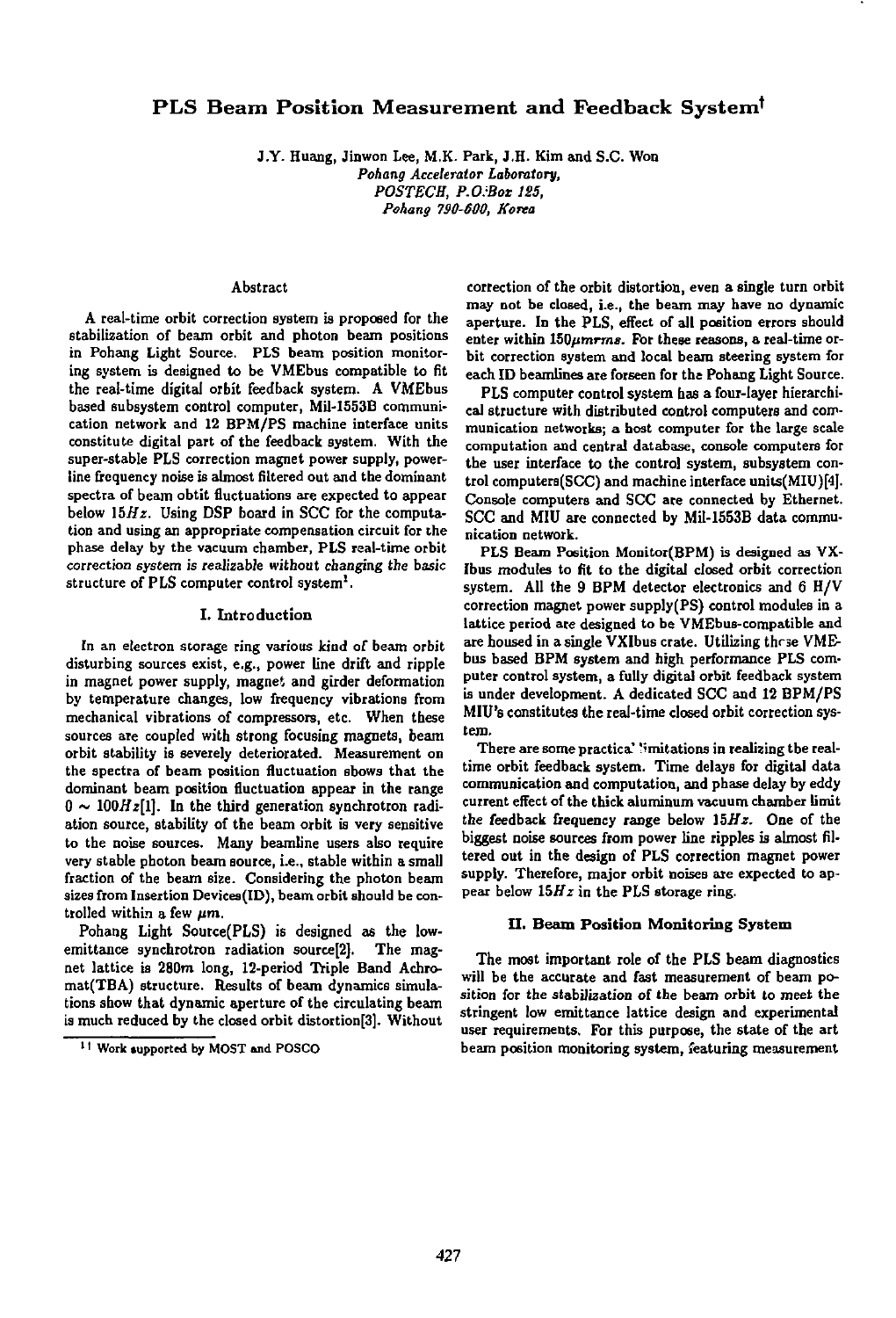accuracy less than 30  $\mu$ m, wide dynamic range, long time **stability, is under development. There axe 9 beam position monitors(BPM) in each period which totals 108 BPM's atound the 12-period storage ring chamber. Each BPM consists of four button pickup electrodes and signal processing electronics. We designed two types of processing electronics. One of P BPM's per period is a wide band detector which has** *2M* **position measurement rate to be able to trace the electron orbit turn by turn in the single bunch operation mode. This novel BPM system can be used for the machine study and development as well as for the commissioning of the storage ring. Other BPM's are narrow band processors tuned to** *500MHz* **rf frequency for the accurate measurement and correction of the closed orbit.** 

**PLS BPM system should satisfy the following require**ments. For the closed orbit measurement;  $20 \mu m$  resolution in the whole range of operation, 150 $\mu$ m absolute ac**curacy including mechanical and thermal errors, life-time orbit stability within the smalt fraction of beam size at ID chamber and the capability of** *15Hz* **real-time closed orbit feedback. Wide band detector electronics should have over** *2M* **position measurement rate for the first single turn measurement during the commissioning or turn by turn position measurement in the single bunch operation. This system should also meet the same operational requirement for the closed orbit measurement. During the commission**ing, however, 500 $\mu$ m accuracy would be enough.



**Figure 1: Schematic of the PLS Beam Position Monitor** 

**Since the PLS vacuum chamber is machined from thick aluminum plates, and top and bottom plates are welded together to form the vacuum chamber[5], PLS BPM electrodes are assembled as modular units and mounted on the vacuum chamber with Helicoflex vacuum seals as shown in Figure 1. This modular electrode units have advantage in testing and calibration of BPM modules before installation. In each BPM modules, two electrodes are tightly positioned with ferrite bushings in precisely machined holes.** 

**e These ferrite bushings damp out various kind of rf res-D onances as well. Kyocera-SMA feedthrus are welded to s be vacuum tight in pairs to the BPM flanges and con-1 nected to the electrodes by means of rf spring contacts. In - this way, the position of the electrodes will not be affected g by the position offset of feedthroughs. The diameter of d an electrode is 9.5mm which is comparable to the bunch**  length. The maximum sensitivity in the linear region is **- about 10%/mm. Within the 10mm circle, it has shown n good linearity. The short bunch signals are picked up by s four electrodes and delivered to the electronic detector via s coaxial cables. The beam spectrum extends flat to very**  *f* **high frequency with the** *ZdB* **corner at** *0GHz* **and has the i high-pass shoulder at** *16QMHz<sup>t</sup>*  **well below the** *500MHz*  **working frequency. Signal voltage at** *500MHz* **is about - 22mV[6J.** 



**Figure 2: PLS BPM Detector Electronics** 

**A schematic block diagram of BPM detector electronics is shown in Figure 2. Narrow band detector will be used mainly for closed orbit measurement. However this BPM can also be used as the beam-finding tool during the commissioning: by watching whether the beam signal is induced or not on a certain pickup electrode, e.g., button A, we can conclude whether the beam has passed or not. This can also be applied as the first-turn beam position measurement system by four injection beams. By detecting four button signals alternatively induced by four sequentially injected beams, we can measure the first turn beam orbit. There are several narrow band detector systems re**cently developed, e.g., NSLS[7], ALS[8] and ELETTRA[9] **BPM systems. PLS BPM electronics consists of four channel rf switch and a single channel detector. Four pickup signals are scanned via a fast four channel switch and detected in a common processor. After scanning four switches, the fifth clock is used for the detection of the system offset, which is then subtracted from the electrode signals. To avoid the transient periods at both the rising and falling edges of the switching and sampling signal, ADC gate will be set well within the rf switch-on period. Total scanning time is about** *lQOfisec,* **Fast GaAs rf switch, e.g., SW-254, has low insertion** *loss,* **good linearity up to** *ZZdBm* **and good thermal stability; <3% absolute and <0.4% relative drift in the temperature range of 10~50°C. To protect rf switch from the high-power high-frequency components, SLP-600 low pass filter is used before the input to the rf**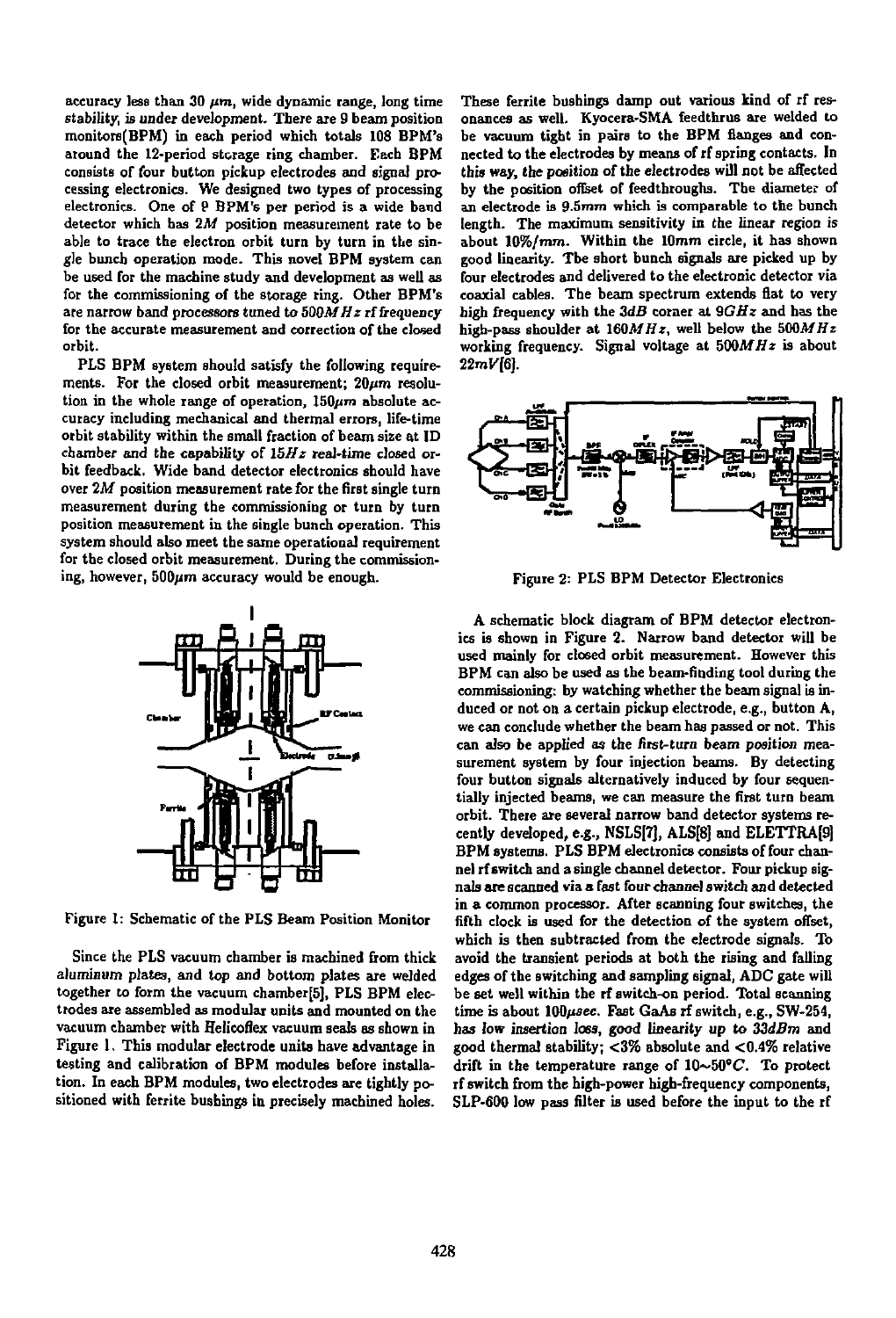switch. Button signal is again filtered by the band pass filter and mixed down to *10.7MHz* with a Vectron CO-233 local oscillator and a SRA-1W mixer. Finally detected signal is digitized by 12bit ADC and interfaced to VMEbus.

A wide band detector will be installed on each period of the lattice and used for both the single turn measurement and the closed orbit measurement. After the first-turn commissioning, most of the fluorescent screens innstalled on ID chambers will be removed when the insertion devices are installed. Wide band detectors are then particularly useful for the trouble-shooting and the reconimissionings. A commercially available hybrid junction device, Omni-Spectra Monopulse Comparator Network, will be used as the signal processor. It outputs difference and sum signals from four electrode signals. For the fast turn-by-turn measurement, a 1024-byte FIFO is used to store each sum and difference signals.

With the VMEbus based design of BPM detector boards we have great flexibility in the beam position measurement and feedback operation. One of the novel feature is the capability of broadening the measurement dynamic range by using digitally controllable attenuator in front of the mixer.

#### III. Closed Orbit Correction System

There are several kinds of closed orbit correction and local beam steering methods: harmonic correction method, least-squared minimization method, the eigenvector method, local bump method, etcflOj. In the Pohang Light Source there are 108 BPM's and 72 horizontal and vertical corrector magnets as the lumped coil windings. Slow drift of closed orbit can be corrected very accurately with these all BPM's and correctors. However real-time correction with those many BPM's and correctors are impossible without using extraordinary hardwares dedicated to the orbit correction system. In the PLS, we want to utilize high-performance PLS computer control system, without changing the basic control system structure, for the real time orbit correction system. Test results show that only a few number of correction magnets and BPM's can suppress the closed orbit distortion to about one-tenth by applying harmonic correction method[11]. Since the h rmonic contents of the orbit distortion is dominant near the machine tune value, we can damp out orbit distortion efficiently *by* using small number of BPM's and correctors.

There are 9 BPM's and 6 H/V corrector magnets in a period of PLS magnet lattice. One section is shown in Figure 3. Two BPM's and a correction magnet in the center of the achromat will be used for the real time orbit correction system, and four H/V correctors and two BPM's at both sides of the ID chamber will be used for the local beam steering system. In ELETTRA, much has been progressed in this kind of real-time orbit correction system[12].

Photon beam position monitors on an ID beamline may also be used as the position detector. However, in the first phase of the PLS construction there will be no insertion devices.Therefore, only computer control system for the



Figure 3: PLS BPM and Corrector Magnet Lattice for Real-Time Orbit Correction

local beam steering will be provided without photon beam position monitors. According to the operation mode, the number and locations of correction magnets and BPM's can be flexibly selected.

Slow closed orbit correction program will be run at the console computer. Instead, an *SCC* and *12* BPM/PS MIU's based on the VMEbus and Motorola 68030 microprocessor are dedicated for the real-time closed orbit correction system. The overall structure of the real-tune orbit correction system is shown in Figure 4. In each lattice period, a BPM/PS MIU is located for the beam position measurement and correction magnet power supply control. Each BPM/PS MiU crate is also equipped with Motorola 68030 CPU. SCC and MIU's are connected by Mil-1553B data communication network.

Each beam position data read by BPM/PS MIU is transferred to SCC through the serial data communication network, Mil-1553B. In the SCC, harmonics of the orbit distortion are analysed and correction magnet strengths are computed. The correction magnet utrengths are then transferred back to twelve BPM/PS MIU's to set the correction magnet power supply currents.

The speed of the real time feedback system is limited by time delays in the control system and phase delays in the magnet power supply, correction magnet and vacuum chamber. Dominant portion of the time delay in the control system is attributed to the serial data communication time through the Mil-1553B field network and large size matrix computations in the SCC. For the matrix computation, a VMEbus based DSP board will be used. To achieve *XhHz* realtime feedback frequency with two BPM's and one corrector magnet in each lattice period, total time delay should enter within 8.33msec for the corrections in both horizontal and vertical direction. By analyzing time delays in detail we have got the numbers:

- 100 *usee* for the beam position reading
- 110 *fisec* for the computations in the MIU
- 2400 *fisec* for the position data transfer from MIU to SCC
- 6600 *ftsec* for the matrix multiplications in SCC
- -1440 *fisec* for the current data transfer from MIU to SCC
- 4 *fisec* for the setting of magnet current